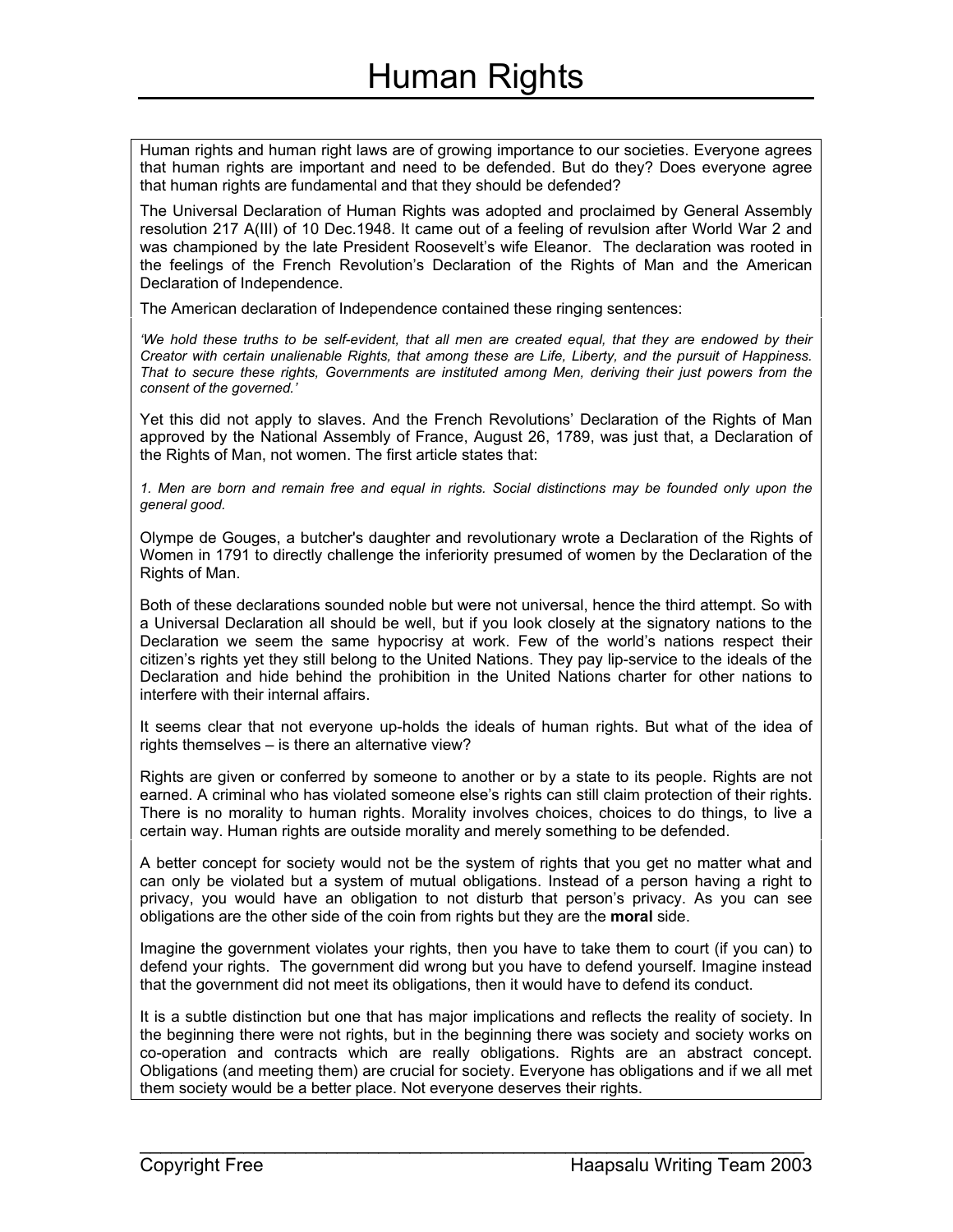**A:** '*Do not confine your children to your own learning, for they were born in another time.'* Hebrew Proverb

In pairs, discuss to what extent you agree or disagree with this statement. How has society changed since your childhood? Write your ideas below.

| <b>Childhood</b> | <b>Now</b> |
|------------------|------------|
|                  |            |
|                  |            |
|                  |            |
|                  |            |
|                  |            |

**B:** Here are definitions of ideas connected with Human Rights. Do you know the words?

| 1) S             | a belief that people have about a person, group<br>or custom which may not be true in reality                           |
|------------------|-------------------------------------------------------------------------------------------------------------------------|
| 2) R             | an attitude of treating people in ways which are<br>not rude or harmful                                                 |
|                  | the quality of being impartial and correct                                                                              |
| $\overline{4}$ P | an unreasonable dislike of or preference for a<br>person, group or custom, especially based on<br>race, religion or sex |
|                  | a position or situation where people have the<br>same rights and advantages                                             |
| $6)$ L           | attributing labels that obscure all other thinking<br>about a person                                                    |
| 7) D             | the practice of treating somebody or a group in<br>society less fairly than others                                      |
| 8) E             | the quality of treating people equally or in a way<br>that is reasonable                                                |

- **C:** Human Rights are fundamental and should be defended. To what extent is this the case?
- **D:** Now read the text on Human Rights. What is your reaction?
- **E:** 'Human Rights are fundamental to society'. In two groups, prepare arguments for or against this statement.